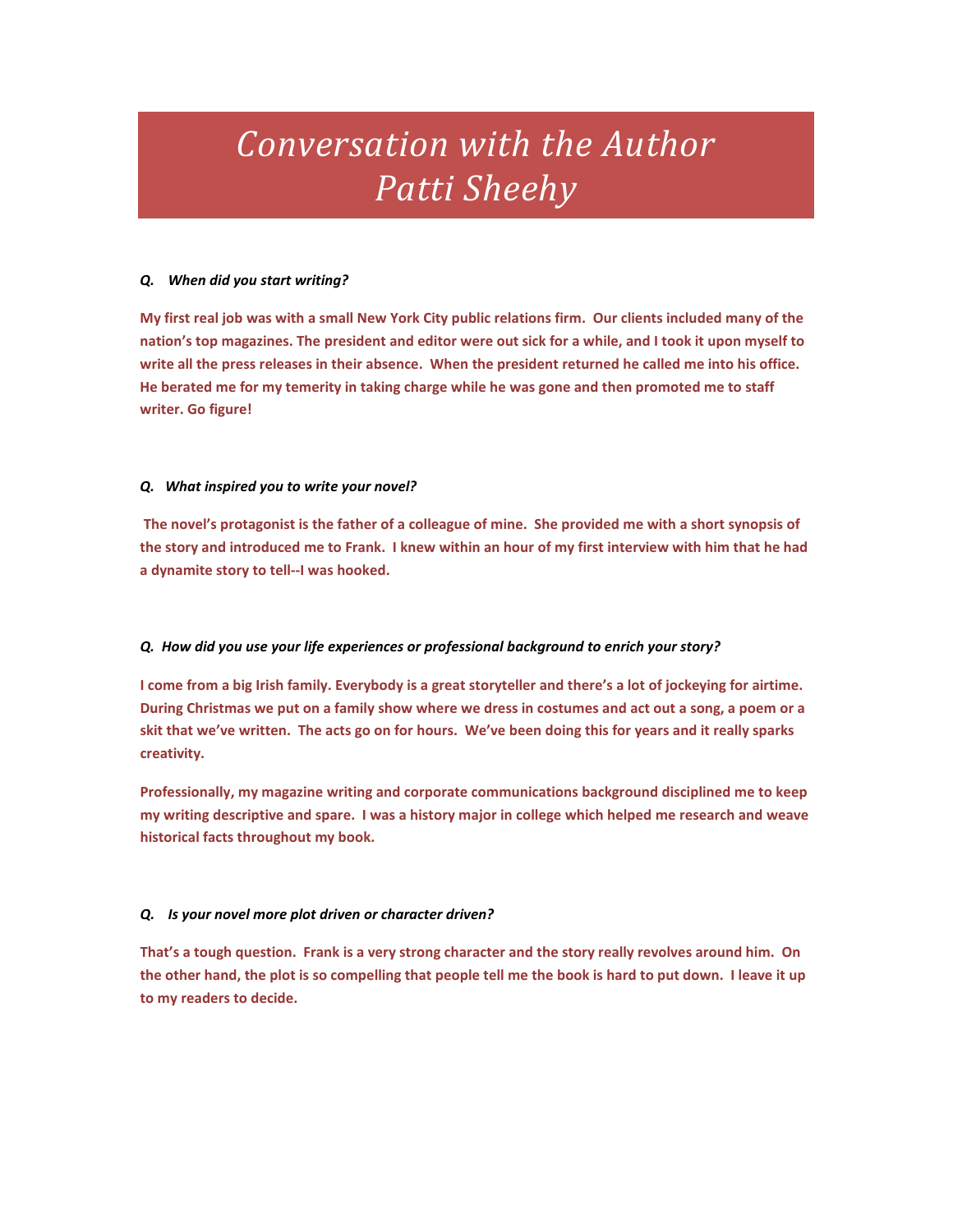#### *Q. Who is your favorite or most sympathetic character? And why?*

**Frank was by far my favorite character. He was smart, determined and willing to risk everything for love. His ability to make life and death decisions at such a young age was remarkable. I just hope I did his character justice.** 

**I was also very taken with** *Abuelo.* **His advice enabled Frank to escape and his love for his grandson was very endearing.**

#### *Q. Who was your least sympathetic character? And why?*

**Lieutenant Pino takes it, hands down. He was so ego driven that he shot himself in the foot. Frank and Pino were engaged in an epic battle of wills and it was amazing that Frank was able to outsmart not only him but so many members of Cuba's Special Forces. The interaction between the two characters was very compelling.** 

## *Q. What part of writing your book was most challenging?*

**During our interviews Frank recreated scenes and dialogue so well that I felt the first person narrative would be the most effective way to tell his story. While this provided a sense of immediacy, it left me with the problem of how to write the scenes where Frank wasn't there. I finally decided to fictionalize those parts of the story that Frank learned about indirectly or after the fact, making his story into a novel rather than a memoir.**

#### *Q. What do you hope readers will take away from your book?*

**I hope readers will learn something about everyday life under the Castro regime. I hope they will be inspired by Frank's tenacity and determination in facing almost overwhelming odds in his attempt to escape Cuba. And I hope they might consider the power of friendship and teamwork in attaining a goal.** 

#### *Q. How do you dial up the tension to keep your readers on the edge of their seats?*

**This story is so inherently suspenseful that it would be difficult for readers not to be on the edge of their seats. My biggest issue was how to pace the book so the suspense would be most effective- where to end chapters, how much to flesh out an idea while still maintaining momentum, etc.**